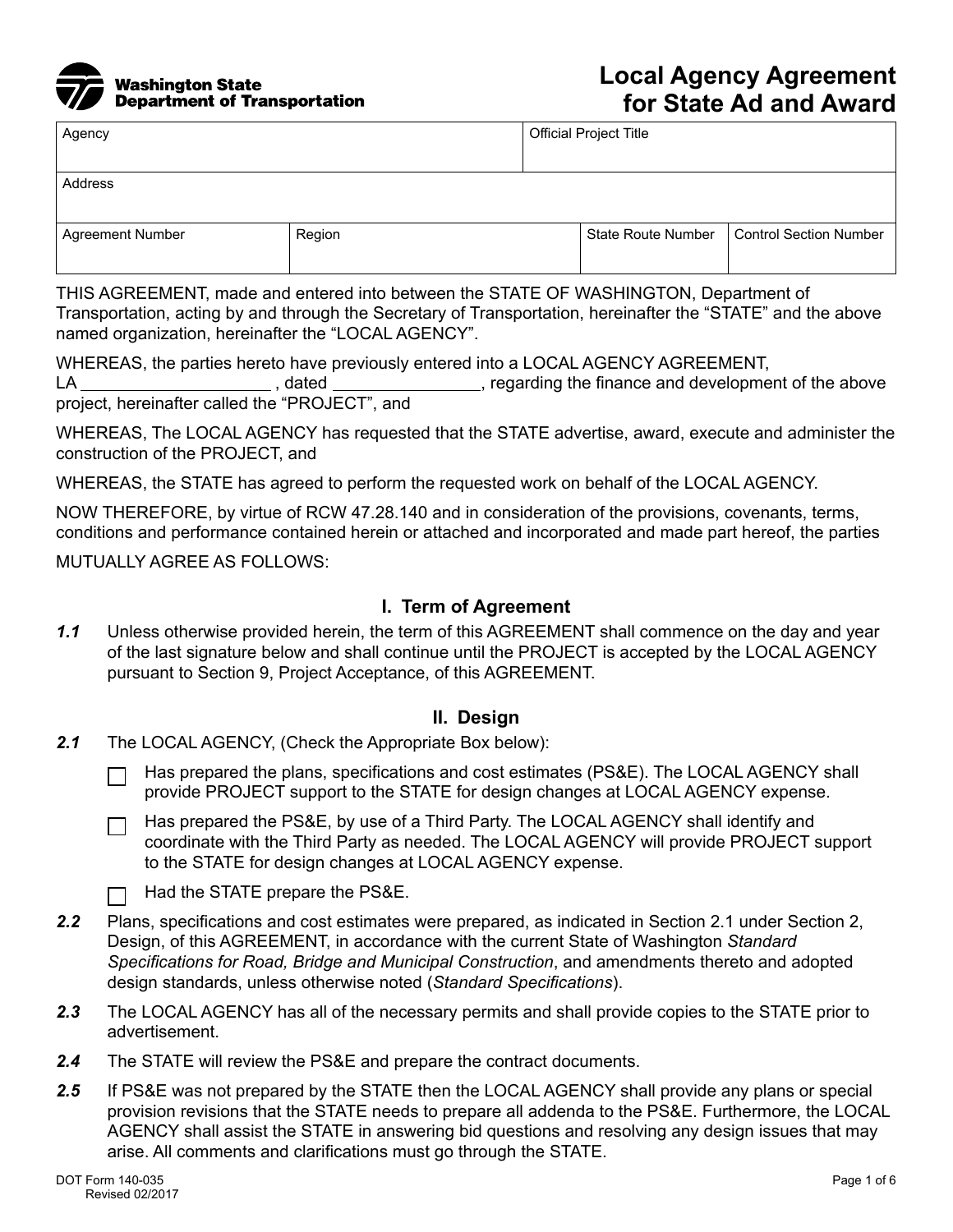## **III. Project Ad and Award**

- *3.1* The STATE will advertise for construction bids in accordance with the appropriate *Standard Specifications*.
- *3.2* The PROJECT Estimate of Cost for plan review, contract document preparation, ad and award, construction, construction engineering and contingencies is shown in Exhibit "A", attached herein and by this reference made a part of this AGREEMENT.
- *3.3* Upon bid opening the STATE shall submit a list of bid tabulations and bid results to the LOCAL AGENCY prior to award of the PROJECT. The STATE shall have the right to award if the bids are within percent of the engineer's estimate.
- *3.4* In the event bids exceed the amount allowed in Section 3.3 under Section 3, Project Ad and Award, of this AGREEMENT, the STATE shall request written concurrence in contract award or rejection from the LOCAL AGENCY prior to contract award. The LOCAL AGENCY shall provide written concurrence in contract award within 15 working days of receipt of the State's written request for concurrence. If the LOCAL AGENCY does not notify the STATE in fifteen (15) working days, or as mutually extended in writing, the STATE will reject all bids. The LOCAL AGENCY shall be responsible for all costs associated with rejection of bids.
- *3.5* If the PROJECT is to be re-advertised, this AGREEMENT will still apply between the LOCAL AGENCY and the STATE. All additional costs for re-advertisement of the PROJECT will be at LOCAL AGENCY expense.

#### **IV. Construction**

- 4.1 The STATE will be the LOCAL AGENCY'S representative during construction and will act as lead agency in the administration of the construction PROJECT. A description of the work to be accomplished on the PROJECT and location of the PROJECT is attached as Exhibit "B" and by this reference is made apart of this AGREEMENT. The PROJECT Contract Plans and Provisions are by this reference made a part of this AGREEMENT as if fully attached herein. The STATE has designated a STATE Project Engineer to provide all necessary services and tools, including but not limited to construction administration, inspection, materials testing, and the representation necessary to administer and manage the construction contract for the PROJECT to ensure work is constructed in accordance with the contract plans and specifications.
- *4.2* The STATE will allow the LOCAL AGENCY to consult with and inquire of the project engineer, attend all meetings, and have access to all documentation as to all matters concerning the PROJECT. The LOCAL AGENCY shall not provide direction, directly or indirectly to the contractor. All formal contacts between said LOCAL AGENCY and the STATE'S contractor shall be through the STATE'S representative.
- *4.3* The STATE will prepare the final construction documentation in general conformance with the STATE *Construction Manual*. The LOCAL AGENCY shall provide the STATE with one reproducible copy of construction plans. The STATE will maintain one set of plans as the official "as-built" set, then make notations in either red ink or red pencil of all plan revisions typically recorded per standard STATE practices, as directed by the *Construction Manual*. Once final acceptance of the contract has occurred, the STATE will submit one reproducible set of as-built plans to the LOCAL AGENCY within an agreed time.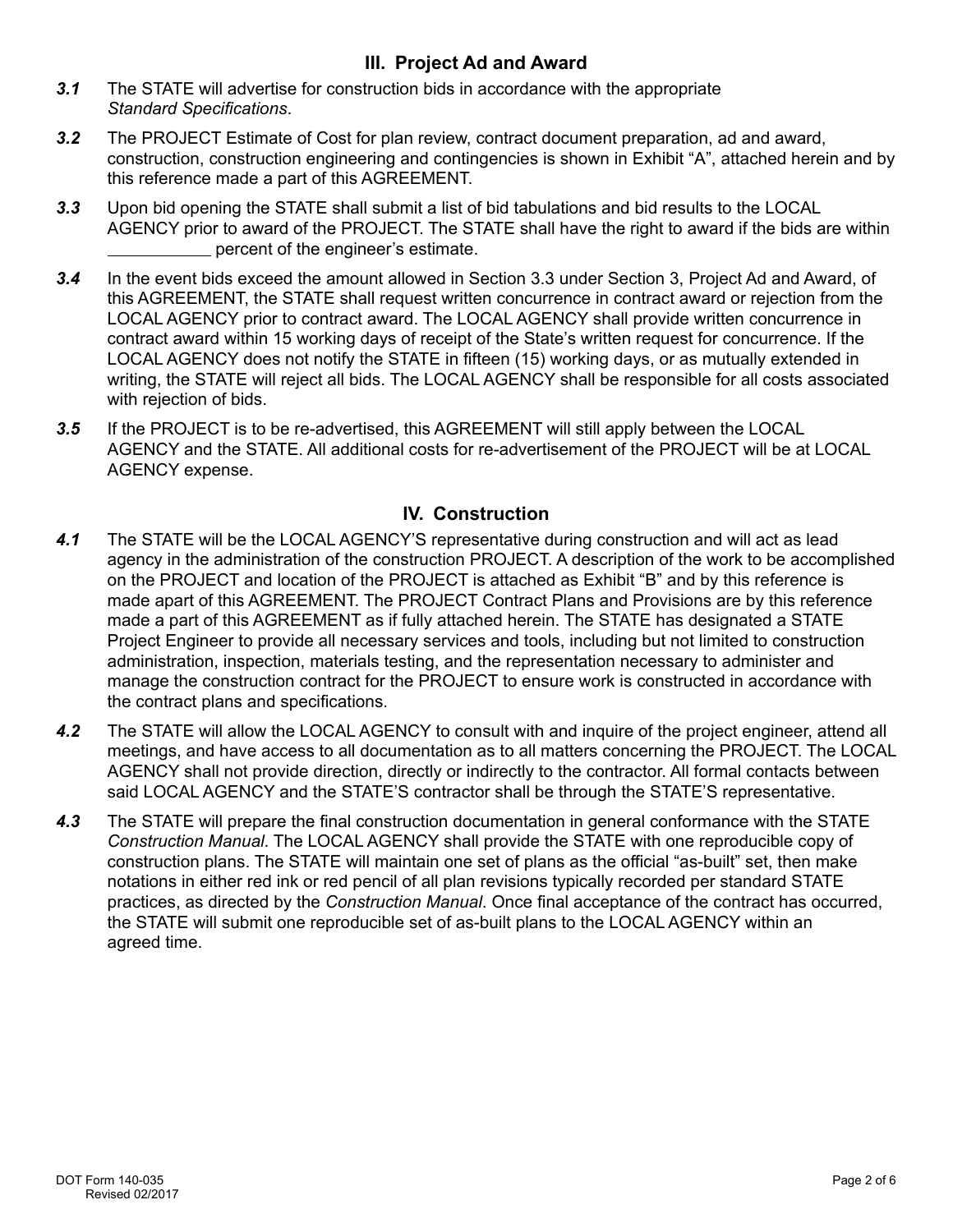## **V. Termination**

- *5.1* This AGREEMENT shall terminate upon completion of the work and acceptance of the PROJECT pursuant to Section 9, Project Acceptance, of this AGREEMENT, or if the Parties determine that PROJECT continuation is no longer feasible pursuant to Section 8.8 under, Section 8, Change Orders, of this AGREEMENT.
- *5.2* The Secretary of Transportation (Secretary) may terminate the contract in whole, or from time to time in part, for public convenience, whenever:
	- *5.2.1* The contractor is prevented from proceeding with the work as a direct result of an Executive Order of the President of the United States of America (President) with respect to the prosecution of war or in the interest of national defense, or an Executive Order of the President or Governor of the State of Washington with respect to the preservation of energy resources.
	- *5.2.2* The contractor is prevented from proceeding with the work by reason of a preliminary, special, or permanent restraining order of a court of competent jurisdiction where the issuance of such order is primarily caused by the acts or omissions of persons or agencies other than the contractor.
	- *5.2.3* The Secretary determines that such termination is in the best interests of the STATE.
- *5.3* If this AGREEMENT is terminated, any claim by the Contractor for costs associated with the termination shall be processed and resolved pursuant to Section 10, Claims, of this AGREEMENT.

#### **VI. Compensation**

- *6.1* The LOCAL AGENCY in consideration of the faithful performance of the work to be done by the STATE agrees to reimburse the STATE for all direct and related indirect costs associated with the PROJECT. Construction and construction management costs shall commence on the day of advertisement and shall include all costs associated with change orders and change ordered work.
- *6.2* An itemized Estimate of the Cost for construction of the PROJECT is set forth in Exhibit "A" attached hereto and by this reference made part of this AGREEMENT. The cost of the construction includes items set forth in the bid documents. Construction contingencies shall be used for cost increases, including any change orders. Construction engineering shall include all appropriate STATE costs incurred in advertising, awarding and administering of the PROJECT construction.
- *6.3* The STATE will hold progress estimate review meetings with the Contractor as needed. The STATE will invite the LOCAL AGENCY to participate in these reviews. The LOCAL AGENCY may audit the STATE'S payment applications and all costs in connection with the PROJECT.
- *6.4* During the construction phase and upon request of partial payment by the STATE, the LOCAL AGENCY shall make partial payment to the STATE to cover the required match cost and any noneligible cost that has incurred. Partial payments are not to be more frequent than one (1) per month. The LOCAL AGENCY shall provide its payments to the STATE within thirty (30) days after its receipt of the STATE'S monthly invoice billings, except for final payment.
- *6.5* Partial payments paid by the LOCAL AGENCY shall not constitute the LOCAL AGENCY'S acceptance of the appropriateness of any item. At the time of final audit, all required adjustments will be made and reflected in the final payment. In the event that such final audit reveals overpayment to the STATE or under billings to the LOCAL AGENCY, the STATE agrees to refund any overpayment to the LOCAL AGENCY within thirty (30) days after the STATE'S receipt of an invoice and the LOCAL AGENCY agrees to reimburse the under billed amount to the STATE within thirty (30) days after the LOCAL AGENCY'S receipt of an invoice.
- *6.6* During construction of the PROJECT and for a period of not less than three (3) years from the date of final payment to the STATE, the records and accounts pertaining to the construction of the PROJECT will be maintained and shall be kept available by the STATE for inspection and audit by the LOCAL AGENCY and for use in the event of a litigation, claim or any other purpose. The STATE shall supply the LOCAL AGENCY with a set of As-Built plans upon acceptance of the work from the LOCAL AGENCY.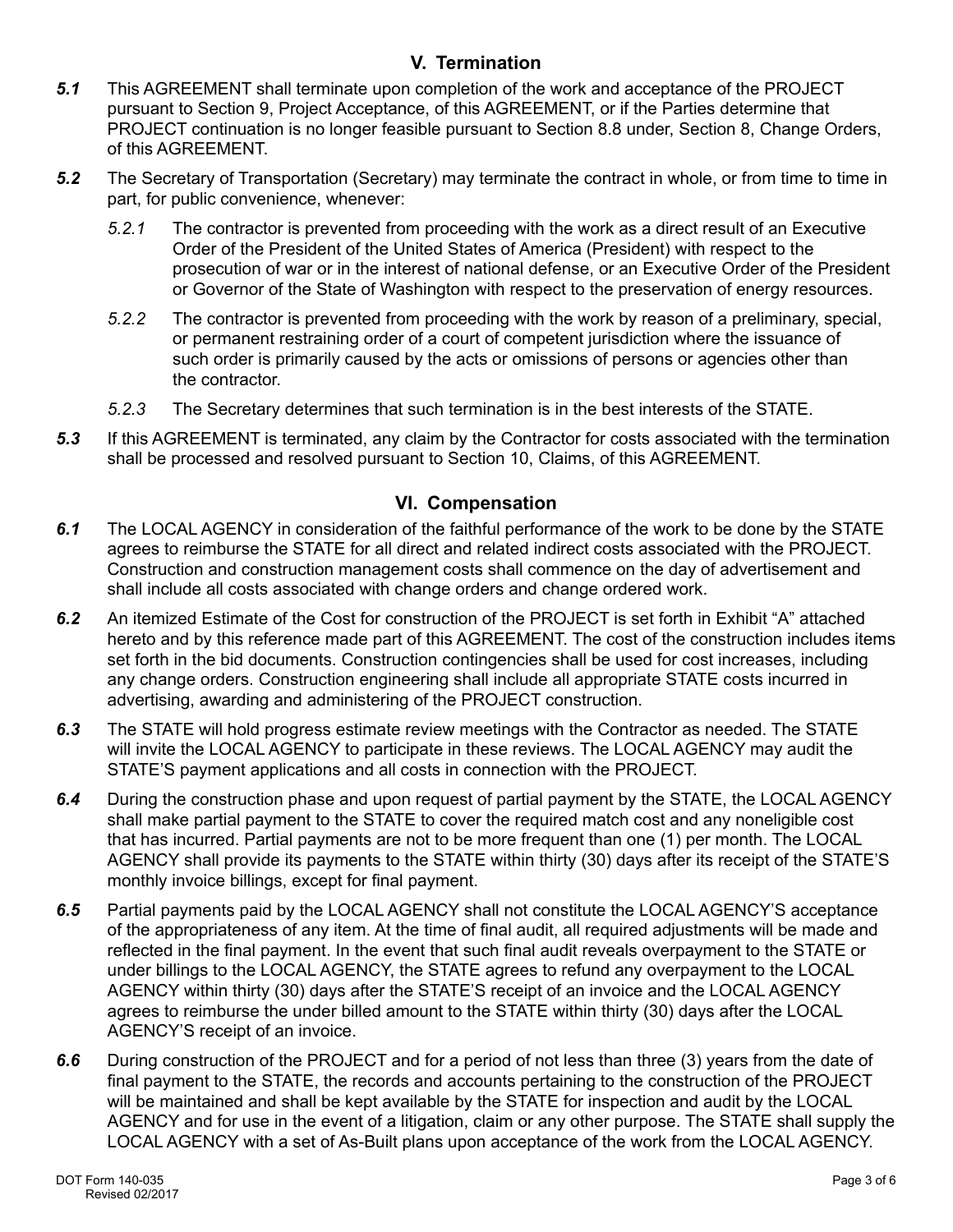## **VII. Extra Work**

7.1 This AGREEMENT provides an allowable construction contingency of <u>percent</u> in the event an increase is needed that exceeds the Estimate of Costs as shown on Exhibit "A". In the event conditions exist that will cause the PROJECT costs to exceed the allowable construction contingency percent, this AGREEMENT will be modified by a supplement to this AGREEMENT.

#### **VIII. Change Orders**

- *8.1* Changes to the contract will be documented by change order as defined in the current edition of the *Standard Specifications*.
- *8.2* Required change orders involve such changes in quantities or alterations in the work as are necessary to satisfactorily complete the PROJECT as determined by the STATE. All other change orders shall be considered elective.
- *8.3* The LOCAL AGENCY has authorized the STATE to initiate, negotiate, document and execute all required change orders.
- *8.4* The STATE will advise the LOCAL AGENCY of any proposed required change order and provide it with an opportunity to review the change order before execution. The STATE will determine the length of the review time based upon the need to expedite the change order to avoid delay to the PROJECT.
- *8.5* Any elective change order shall require the written approval of the LOCAL AGENCY. A decision to execute an elective change order shall be made by mutual agreement of the STATE and LOCAL AGENCY.
- *8.6* The LOCAL AGENCY may request additions to the contract through the STATE. The STATE will comply with the requested change providing that change complies with state and/or federal law and applicable rules and/or regulations.
- *8.7* The STATE will make available to the LOCAL AGENCY and STATE'S Local Programs Engineer all change order documentation.
- *8.8* In the event a new construction contingency amount cannot be determined to cover said increases due to financial constraints of the LOCAL AGENCY, the STATE and the LOCAL AGENCY shall negotiate to determine the future of the project. If it is determined that the project cannot proceed, the project shall be brought to a level that is safe for public use and the STATE will terminate the contract. In the event the contract is terminated under this section, Section 9, Project Acceptance of this AGREEMENT shall apply for that portion of the project up to the time of termination. All costs associated with termination will be the responsibility of the LOCAL AGENCY.

## **IX. Project Acceptance**

- 9.1 Prior to PROJECT acceptance, the STATE and LOCAL AGENCY will perform a joint final inspection. The LOCAL AGENCY agrees, upon satisfactory completion of the work involved and receipt of Notice of Physical Completion, as determined by the STATE, to deliver a letter of acceptance which shall include a release of the STATE from all future claims or demands of any nature resulting from the performance of the work under this AGREEMENT, subject to any Contractor claims caused by the negligent acts or omissions of the STATE in administering the PROJECT pursuant to Section 10.1, Claims for Additional Payment, of this AGREEMENT.
- *9.2* If a letter of acceptance is not received by the STATE within 90 days following Notice of Physical Completion of the work, the work shall be considered accepted by the LOCAL AGENCY and shall release the STATE from all future claims and demands of any nature resulting from the performance of the work under this AGREEMENT, subject to any Contractor claims caused by the negligent acts or omissions of the STATE in administering the PROJECT pursuant to Section 10.1, Claims for Additional Payment, of this AGREEMENT.
- *9.3* The LOCAL AGENCY may withhold this acceptance of work by submitting written notification to the STATE within 90 days following Notice of Physical Completion of the work. This notification shall include the reason(s) for withholding the acceptance.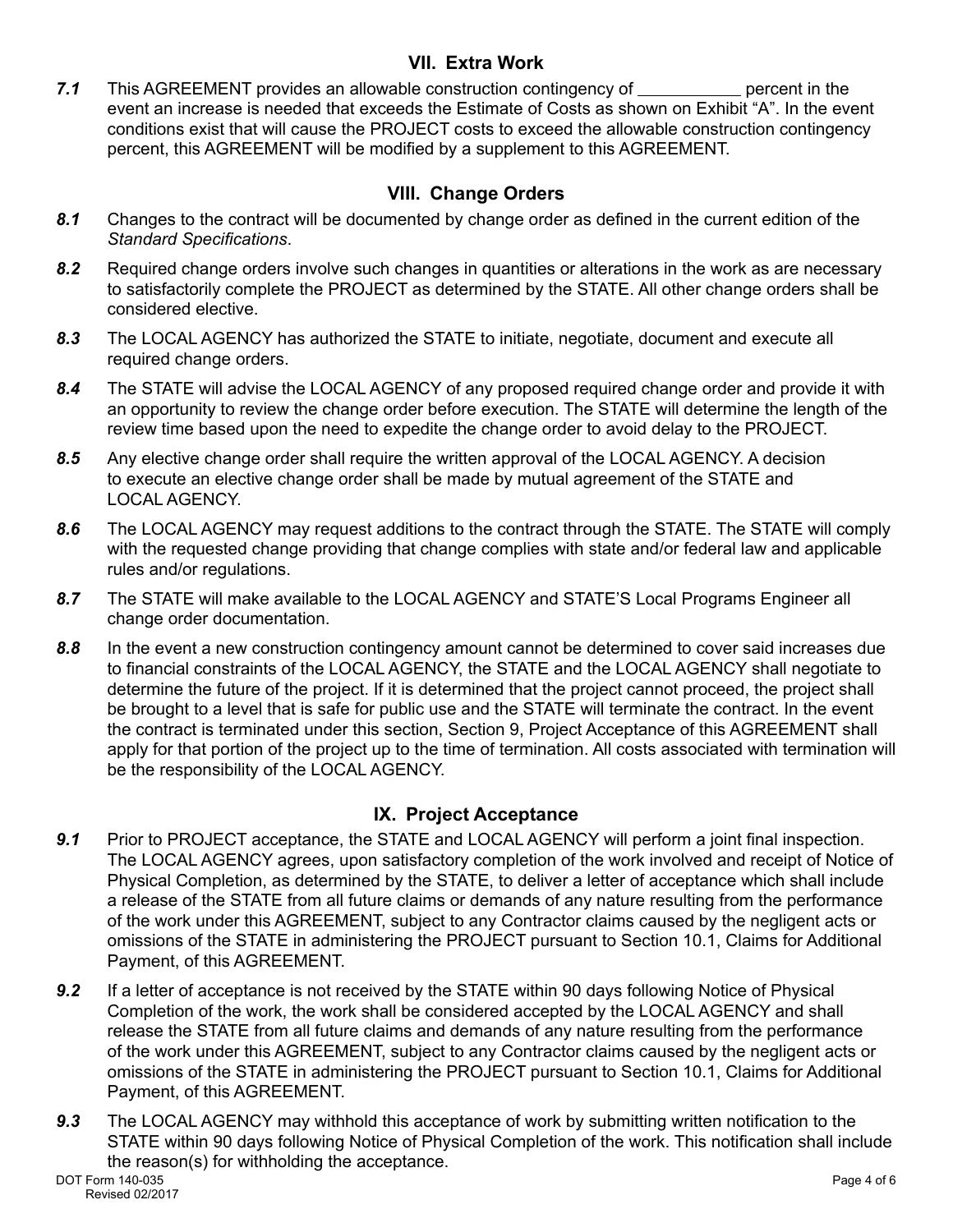## **X. Claims**

- *10.1* Claims for Additional Payment
	- *10.1.1* In the event the Contractor makes a claim for additional payment, the STATE will notify the LOCAL AGENCY immediately of such claims. Such claims shall be made in the manner and form as provided for in the *Standard Specifications*.
	- *10.1.2* The LOCAL AGENCY shall have the right to review and discuss the settlement of all claims. The ultimate decision to pay a claim will be by mutual agreement of the LOCAL AGENCY and the STATE. In the event such claims are not resolved, the LOCAL AGENCY shall defend such claims at its own cost and shall pay any court judgment or arbitration award resulting from such claims, provided that the LOCAL AGENCY shall not be obligated to pay such claims or the cost of defense to the extent that the claims are caused by the negligent acts or omissions of the STATE in administrating the contract. The STATE will cooperate with the LOCAL AGENCY in the LOCAL AGENCY'S defense of the claim. Any STATE costs incurred in providing such assistance shall be reimbursed by the LOCAL AGENCY.
- *10.2* Claims for Damages
	- *10.2.1* After PROJECT acceptance, in the event of claims for damages or loss attributable to bodily injury, sickness, death, or injury to or destruction of property that occurs within the PROJECT limits, the LOCAL AGENCY shall defend such claims and hold the STATE harmless there from and the STATE shall not be obligated to pay any such claim or the cost of defense. Nothing in this Section, however, shall remove from the STATE any responsibilities defined by the current laws of the State of Washington or from any liabilities for damages caused by the STATE'S own negligent acts or omissions independent of the work performed under this AGREEMENT.

## **XI. Disputes**

- *11.1* In the event that a dispute arises under this AGREEMENT, it shall be resolved as follows:
	- *11.1.1* The LOCAL AGENCY and the STATE shall each appoint a member to a disputes board, these two members shall select a third member not affiliated with either Agency. The decision made by this board shall be final and binding on the parties to this AGREEMENT.

## **XII. General Provisions**

- *12.1* Rights of Entry
	- *12.1.1* The LOCAL AGENCY hereby grants and conveys to the STATE the right of entry upon all land which the LOCAL AGENCY has an interest, within or adjacent to the right of way of the highway for the purpose of construction and if necessary maintaining the improvements described in this AGREEMENT.
- *12.2* Modification
	- *12.2.1* No modification of this AGREEMENT is valid unless evidence in writing by supplement to this AGREEMENT and signed by both parties. No verbal agreement may supersede, replace or amend this section.

#### *12.3* Assignment

*12.3.1* Neither PARTY to this AGREEMENT shall transfer or assign any right or obligation hereunder without the prior written consent of the other PARTY.

#### *12.4* Severability

*12.4.1* Should any part term or provision of this AGREEMENT be determined to be invalid, the remainder of this AGREEMENT shall not be affected and the same shall continue in full force and effect.